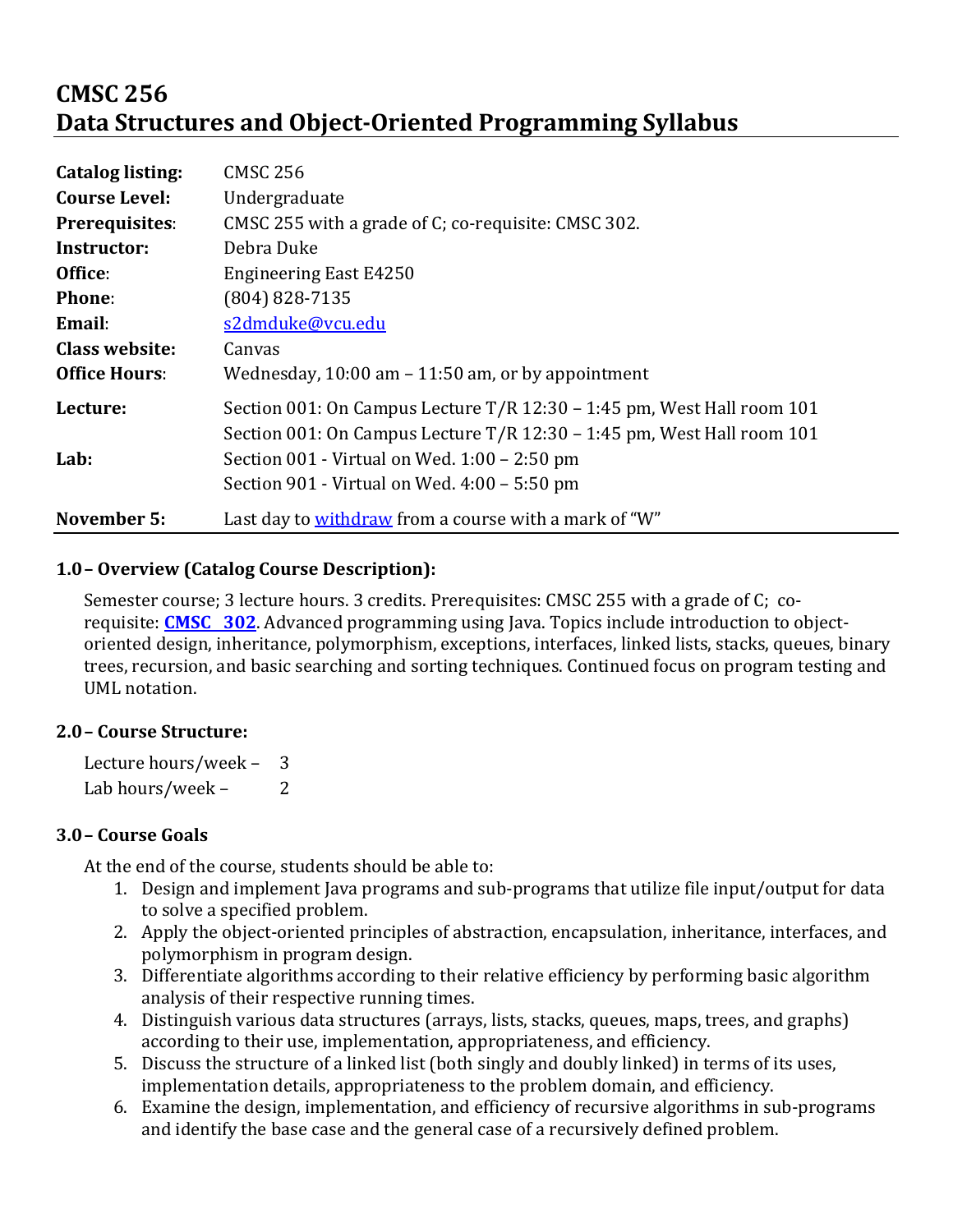- 7. Analyze linear and binary search algorithms along with various sorting algorithms (insertion sort, selection sort, and merge sort).
- 8. Write programs that use each of the following data structures: arrays, graphs, strings, linked lists, stacks, queues, sets, and maps.
- 9. Compare alternative implementations of data structures with respect to performance.
- 10. Construct, execute and debug programs using a modern IDE and associated tools such as unit testing tools and visual debuggers

# **4.0– ABET Criteria Introduced:**

- 1. Analyze a complex computing problem and to apply principles of computing and other relevant disciplines to identify solutions.
- 2. Design, implement, and evaluate a computing-based solution to meet a given set of computing requirements in the context of the program's discipline.
- 3. Communicate effectively in a variety of professional contexts.
- 5. Function effectively as a member or leader of a team engaged in activities appropriate to the program's discipline.
- 6. Apply computer science theory and software development fundamentals to produce computingbased solutions.

Other Criteria Addressed:

- Substantial coverage of at least one general-purpose programming language.
- Substantial coverage of basic algorithms with an introduction to algorithmic complexity, concepts of object-oriented programming languages, and software development.

## **5.0– Major Topics Covered:**

- Object-oriented programming
- Basic Data Structures
- Basic Algorithms

### **6.0– Textbook(s):**

There is no required textbook. Extensive references are provided in Canvas.

### **7.0– Class Schedule:**

| Lecture: | Section 001: On Campus Lecture T/R 12:30 - 1:45 pm, West Hall room 101   |
|----------|--------------------------------------------------------------------------|
|          | Section 001: On Campus Lecture $T/R$ 12:30 – 1:45 pm, West Hall room 101 |
| Lab:     | Section $001$ - Virtual on Wed. $1:00 - 2:50$ pm                         |
|          | Section 901 - Virtual on Wed. $4:00 - 5:50$ pm                           |

# **8.0– Evaluation:**

# **General Instructions:**

- 1. All quizzes and tests are to be taken in person. Make-ups are only allowed with prior approval. Message me if you have an emergency before the exam.
- 2. It is expected that you will spend between about 12 hours a week on this class completing readings, activities, and programming outside of scheduled lab and lectures. For every credit hour it is expected that students are putting in 3-4 hours of work. This is a 4-credit class.
- 3. All programming assignments must be uploaded to Gradescope on or before the due date specified. Only files submitted on or before the due date will be considered for grading. Requests to re-grade projects must be made within one week from the date the project grade is posted in Blackboard, requests after this time will be denied.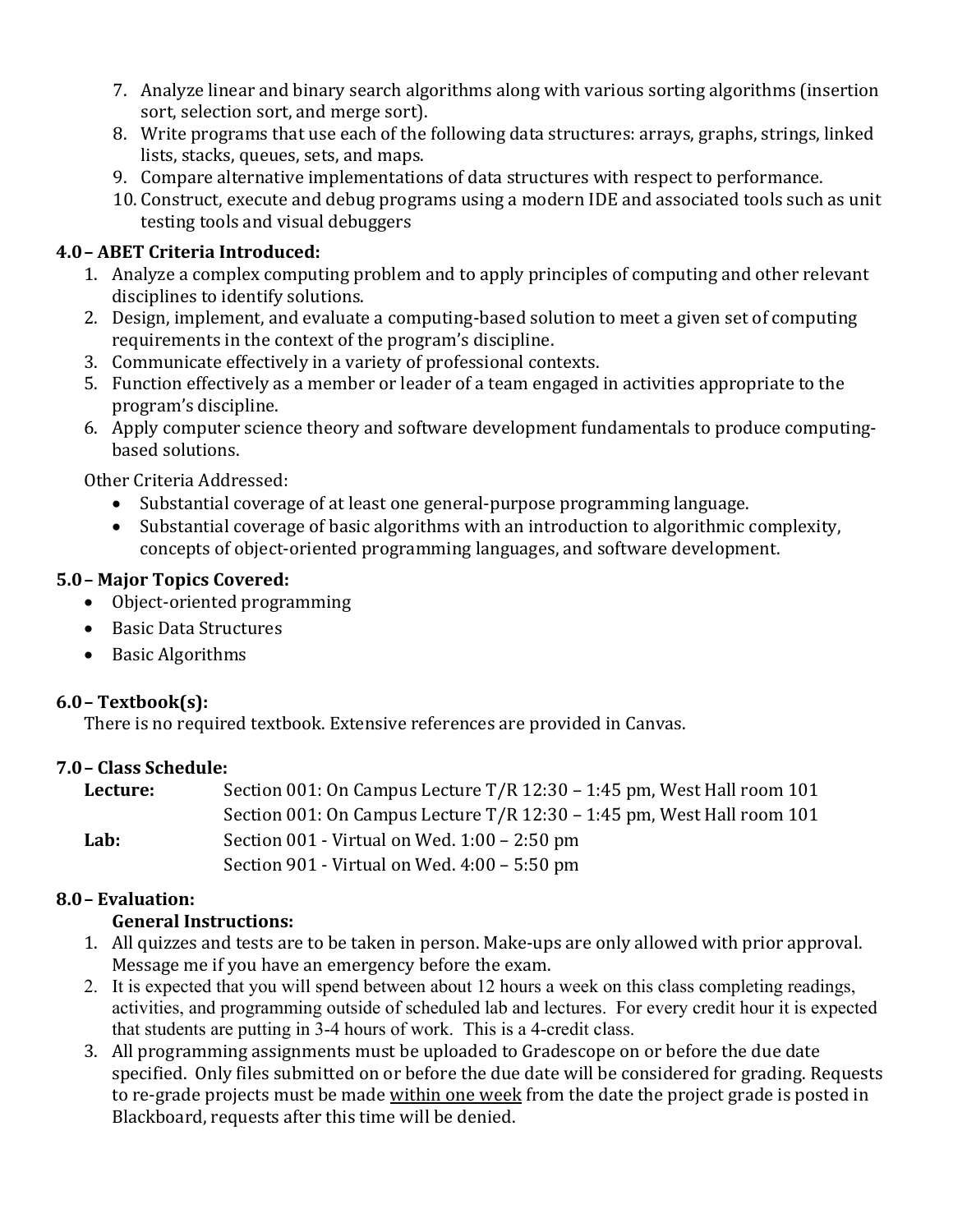- 4. No assignments will be accepted late unless special permission has been given prior to the due date.
- 5. No makeup exams or quizzes will be given unless special permission has been given prior to the date of the test. Be prepared to provide documentation for the reason you are requesting the makeup exam, or permission may not be granted.
- 6. Request to adjust scores or re-grade tests must be made within one week after the test results are released, requests after this time will be denied.
- 7. All programming projects are to be individual efforts. **Plagiarism applies to source code as with** any other intellectual property. Plagiarized code is a form of cheating and will be treated **as such.** Instances of plagiarism and other violations of the VCU Honor Code will be reported to the VCU Honor Council.
- 8. Personal computers/laptops/cell phone may be used in class only with the instructor's permission.
- 9. Use of any electronic device is prohibited during exams. Students may not leave the exam room once testing begins for any reason. Violations of these class rules will result in a grade of zero  $(0)$ for the exam.

#### **Course Standards for Cheating and Plagiarism**

It is important that the work you hand in is your own. It is fairly easy to copy someone else's program (especially as the due date approaches). For you to learn the material in order to perform well on the tests and subsequent programs, it is imperative that you understand everything that is in your program.

Obtaining verbal assistance on programs is allowed. However, programming is a learn-by-doing skill. The programming assignments are key tools for learning the material in the course. *Doing the homework assignments as "group projects" is strictly prohibited, an honor code violation, and will invariably lead to you performing poorly in the course.* 

Just make sure that the work you hand in is truly yours. Three simple guidelines to insure this are:

- 1. The "form of expression" must be original.
- 2. Understand everything in your program.
- 3. Never copy files from someone else, never give files to someone else, never examine someone else's code, never debug someone else's code, never show someone else your code.

The internet is a great resource for finding alternate explanations or examples for programming concepts that may help you better understand the material and you are allowed, and encouraged to utilize it. However, asking for specific help that is targeted towards a homework assignment or programming project on "homework help" sites, tutoring sites, blogs, or forums is considered cheating and will be reported to the VCU Honor Council for investigation. The TAs and the instructor are much better sources of assistance anyway.

Code that is obtained from outside sources, such as the internet, and used in a homework submission MUST be properly cited in the code comments or it will be considered plagiarism. Homework submissions that include a significant amount of (properly cited) copied code may receive a lower grade.

The TAs and I will be using Stanford University's Moss (for Measure Of Software Similarity) program to detect software plagiarism along with the measure of similarity provided by Gradescope.

You are reminded that all homework is pledged to be your own work as described above and it is an honor code violation to misrepresent work that is not yours. Programs that violate these standards will be immediately referred to the Honor System for action.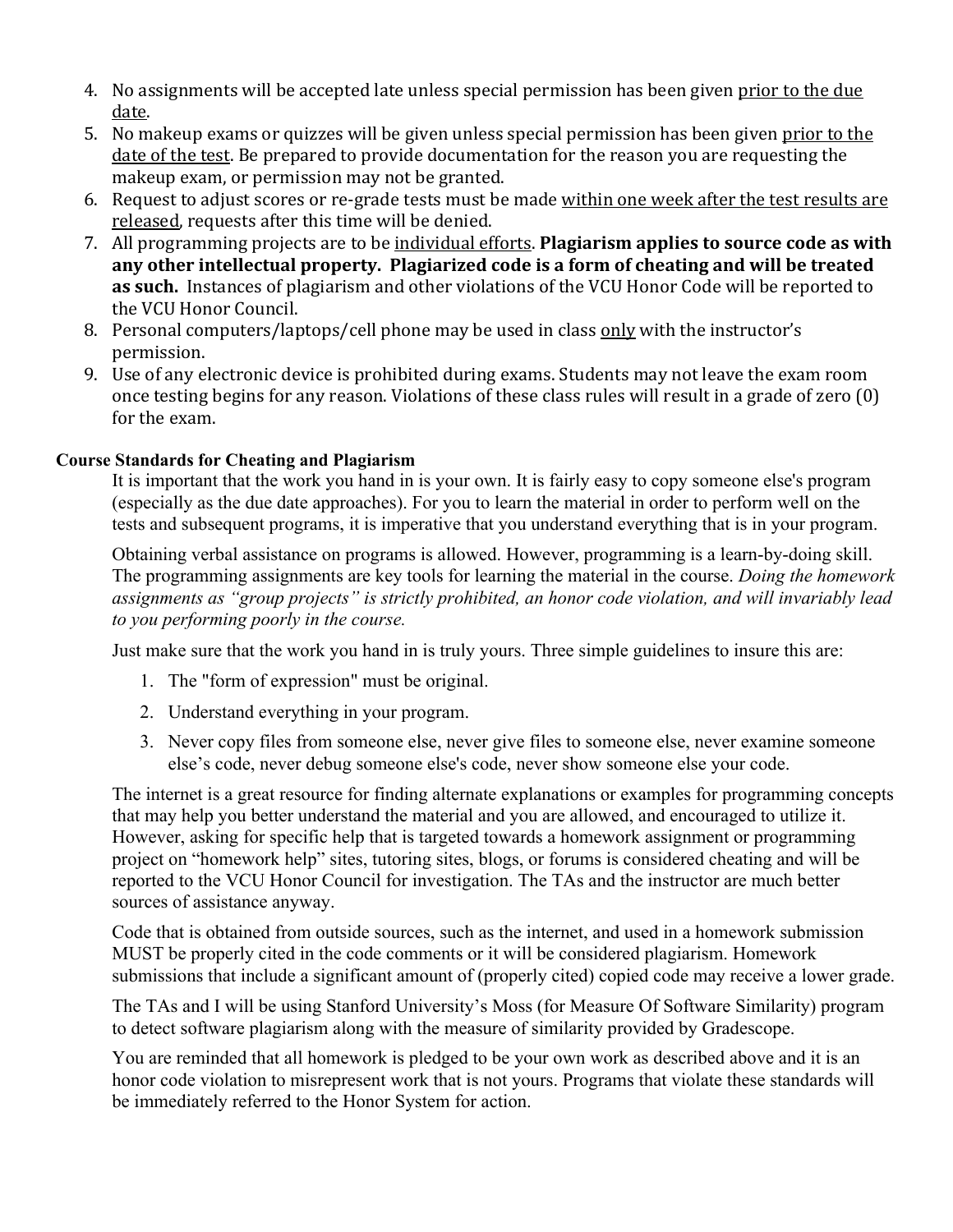### **Grading:**

| Category                    | % weight |
|-----------------------------|----------|
| Lab                         | 10       |
| Homework and Classwork      | 10       |
| <b>Programming Projects</b> | 30       |
| Tests                       | 30       |
| <b>Final Exam</b>           | 20       |

#### **Grading scheme:**

A:  $> = 90\%$ B:  $> = 80\%$  and  $< 90\%$  $C: \geq 70\%$  and  $\lt 80\%$  $D: \geq 60\%$  and < 70%  $F: < 60\%$ 

Please consult external resources for VCU policies regarding academic honesty, students with disabilities, student *conduct in the classroom, withdrawal from classes, and others.* 

### **Technology Requirements**

- Participants need access to a personal computer (Mac or Windows) and the Internet for major amounts of time for this course.
- Browser that is compatible with Canvas. To see if your browser is compatible with Canvas, visit the Canvas Browser Checker webpage.
- Your computer will need speakers to hear sound for videos and audio files.
- You will need access to word processing software such as Microsoft Word or Google Docs. Please note that any software that you use must be able to save files as Microsoft files (example \*.doc or \*.docx) or PDF.
- Adobe Acrobat Reader or an equivalent PDF reader.
- A webcam and microphone on your computer. A cell phone camera and microphone may suffice depending on the quality of the cell phone. It is your responsibility to ensure your cell phone and microphone can allow for real time video conferencing and video and audio recording.
- An integrated development environment is required for Java programming projects.

#### **Campus emergency information**

What to know and do to be prepared for emergencies at VCU:

- Sign up to receive VCU text messaging alerts. Keep your information up-to-date. Within the classroom, the professor will keep his or her phone on to receive any emergency transmissions.
- Know the safe evacuation route from each of your classrooms. Emergency evacuation routes are posted in on-campus classrooms.
- Listen for and follow instructions from VCU or other designated authorities. Within the classroom, follow your professor's instructions.
- Know where to go for additional emergency information.
- Know the emergency phone number for the VCU Police (828-1234).
- Report suspicious activities and objects.
- Keep your permanent address and emergency contact information current in eServices.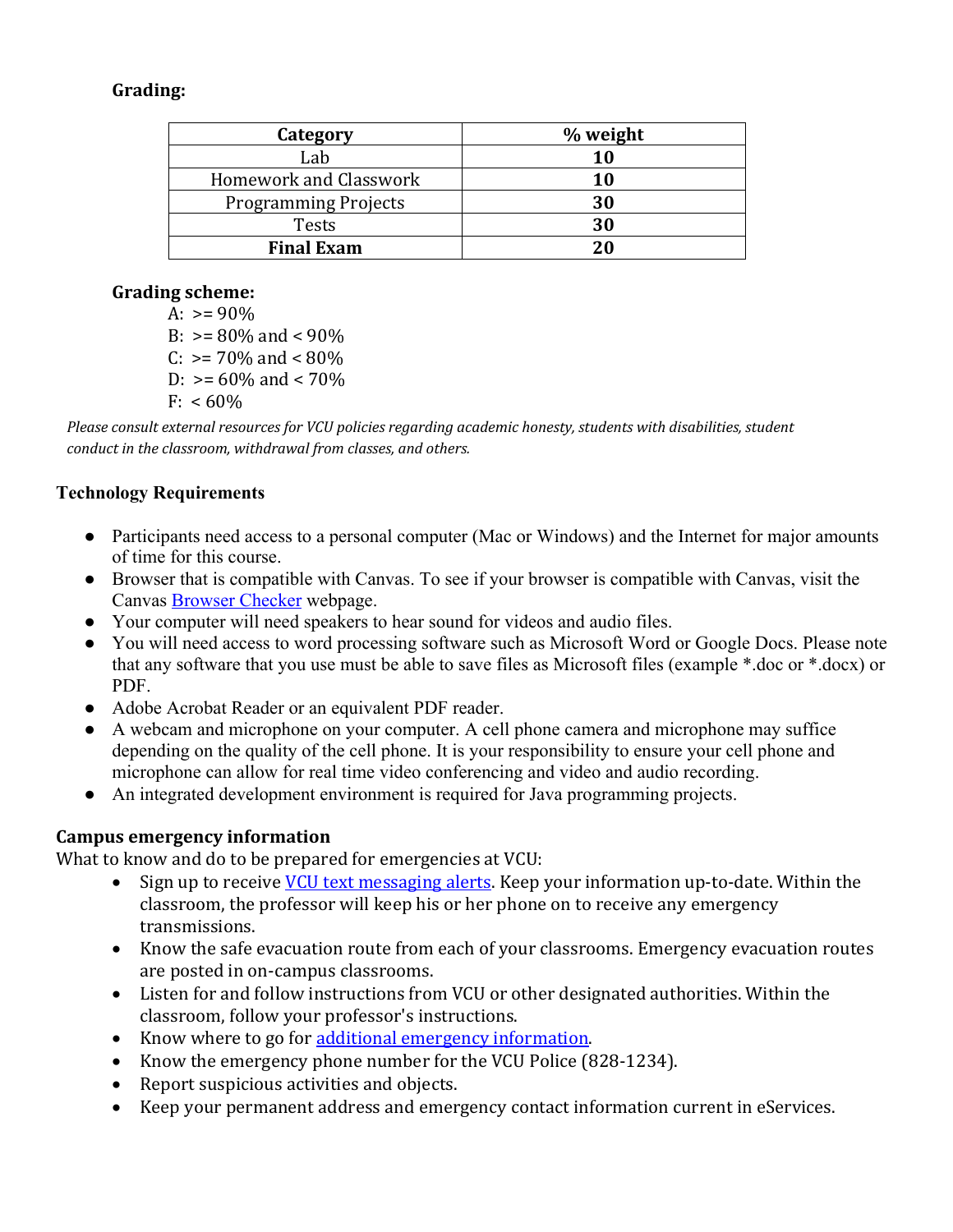#### **Class registration required for attendance**

Students may attend only those classes for which they have registered. Faculty may not add students to class rosters or Blackboard. Therefore, if students are attending a class for which they have not registered, they must stop attending.

#### **Honor System: upholding academic integrity**

The VCU Honor System policy describes the responsibilities of students, faculty and administration in upholding academic integrity, while at the same time respecting the rights of individuals to the due process offered by administrative hearings and appeals. According to this policy, "Members of the academic community are required to conduct themselves in accordance with the highest standards of academic honesty, ethics and integrity at all times." In addition, "To support a commitment to the Honor System, all members of the VCU community are required to:

- Adhere to the Honor System policy and its procedures;
- Report any suspicion or knowledge of possible violations of the Honor System;
- Answer truthfully when called upon to do so regarding Honor System matters;
- Maintain appropriate confidentiality regarding related to Honor System matters." More information can be found at in the VCU policy library.

#### **Managing stress**

Students may experience situations or challenges that can interfere with learning and interpersonal functioning including stress, anxiety, depression, alcohol and/or other drug use, concern for a friend or family member, loss, sleep difficulties, feeling hopeless or relationship problems. There are numerous campus resources available to students including University Counseling Services (804-828-6200 MPC Campus, 804-828-3964 MCV Campus), University Student Health Services (MPC 804 828-8828, MCV Campus 804 828-9220) and the Wellness Resource Center (804-828-9355). 24-hour emergency mental health support is available by calling 828-1234 and asking to speak to the on-call therapist or utilizing the National Suicide Prevention Lifeline (1-800-784-2433).

#### **Student conduct in the classroom**

According to the Faculty Guide to Student Conduct in Instructional Settings, "The university is a community of learners. Students, as well as faculty, have a responsibility for creating and maintaining an environment that supports effective instruction. In order for faculty members (including graduate teaching assistants) to provide and students to receive effective instruction in classrooms, laboratories, studios, online courses, and other learning areas, the university expects students to conduct themselves in an orderly and cooperative manner." Among other things, cell phones should be turned off while in the classroom. The Student Code of Conduct also prohibits the possession of or carrying of any weapon. For more information see http://register.dls.virginia.gov/details.aspx?id=3436.

#### **Student email policy**

Email is considered an official method for communication at VCU because it delivers information in a convenient, timely, cost-effective, and environmentally aware manner. Students are expected to check their official VCU email on a frequent and consistent basis in order to remain informed of university-related communications. The university recommends checking email daily. Students are responsible for the consequences of not reading, in a timely fashion, university-related communications sent to their official VCU student email account. This policy ensures that all students have access to this important form of communication. It ensures students can be reached through a standardized channel by faculty and other staff of the university as needed. Mail sent to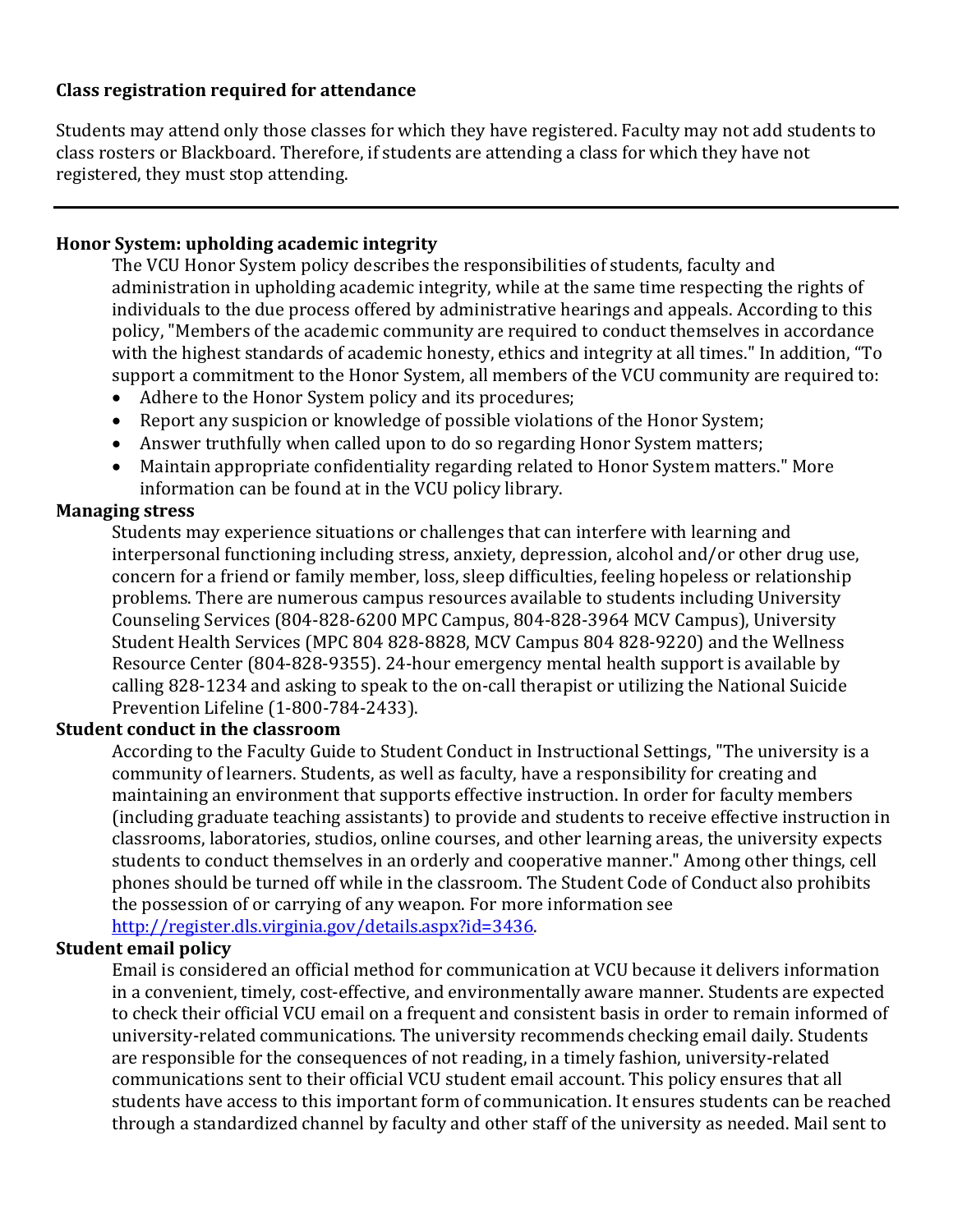the VCU email address may include notification of university-related actions, including disciplinary action. Please read the policy in its entirety at the VCU Policy Library.

### **Student responsibilities**

(source: One VCU: Responsible Together available at: https://together.vcu.edu/students/) When we return, things will look and feel different as we take necessary steps to protect the well-being of our community. Here is what is expected of you:

- 1. Monitor your health daily. Testing will occur according to protocols.
- 2. Wear a face covering or mask in common areas, including class.
- 3. Apply physical distance guidelines to all settings.
- 4. Clean and disinfect personal and shared spaces before and after use.
- 5. Cleaning supplies will be available in numerous locations.
- 6. Report symptoms associated with COVID-19 to VCU Student Health
- 7. A call center hotline will be available later in the summer.
- 8. Not sharing is caring during this unique pandemic. Please do not share
- 9. calculators, tools, lab supplies, etc.

Following rules regarding face coverings or masks, cleaning and disinfecting, and physical distancing is required. Students will receive reminders for daily health monitoring. Staff in the Dean of Students office will be notified after incidents of non-compliance. Refusal to comply with rules can include progressive disciplinary action up to and including suspension, based on the VCU Student Code of Conduct.

## **Requesting accommodations**

The university recognizes that some students who previously did not need Section 504 Academic Accommodations, and who have a qualifying condition or disability, may need support or assistance during the return to campus process. A modified approach for the temporary and more permanent need for accommodation has been developed and implemented to provide students with full access to programs and activities related to their academic majors. Because every case is different, student requests are evaluated on a case-by-case basis. Please share your need for an accommodation with the Student Accessibility and Education Office, or for MCV Campus students, the Division for Academic Success, after you have worked directly with your faculty member.

# **Health and Well-being**

Navigating the anticipated stressors of daily life can often be challenging enough. When unexpected stressors emerge or when we are faced with uncertainty, it can be tough to know how to cope. Try out some of these tips and resources for health and wellness to see if they are a right fit for you. Symptoms or Diagnosis: If an on-campus student identifies symptoms, has tested positive for COVID-19 or has come into contact with someone diagnosed with COVID-19, that student should contact University Student Health Services . At that point, isolation should begin and contact tracing will be performed by Student Health Services. Symptoms will be monitored and the student should refer to a medical provider if symptoms worsen or be released from isolation after 14 days, if symptom-free.

# **Nondiscrimination policy**

VCU is committed to providing a safe, equitable and inclusive environment for all its employees, patients and students. Discrimination or discriminatory harassment is not only unlawful, it is harmful to the wellbeing of our university community. Our university's core values, specifically those related to diversity and inclusion, have withstood many difficult situations and trying times, and they will not falter now.

Reports of discrimination, bullying, harassment and/or stereotyping of persons of color or those impacted by COVID-19 or otherwise, will not be tolerated. Be assured that VCU will make every effort to address and prevent the occurrence of unlawful discrimination and, if necessary, take prompt and appropriate action to remedy and prevent its reoccurrence. Every member of our community is asked to: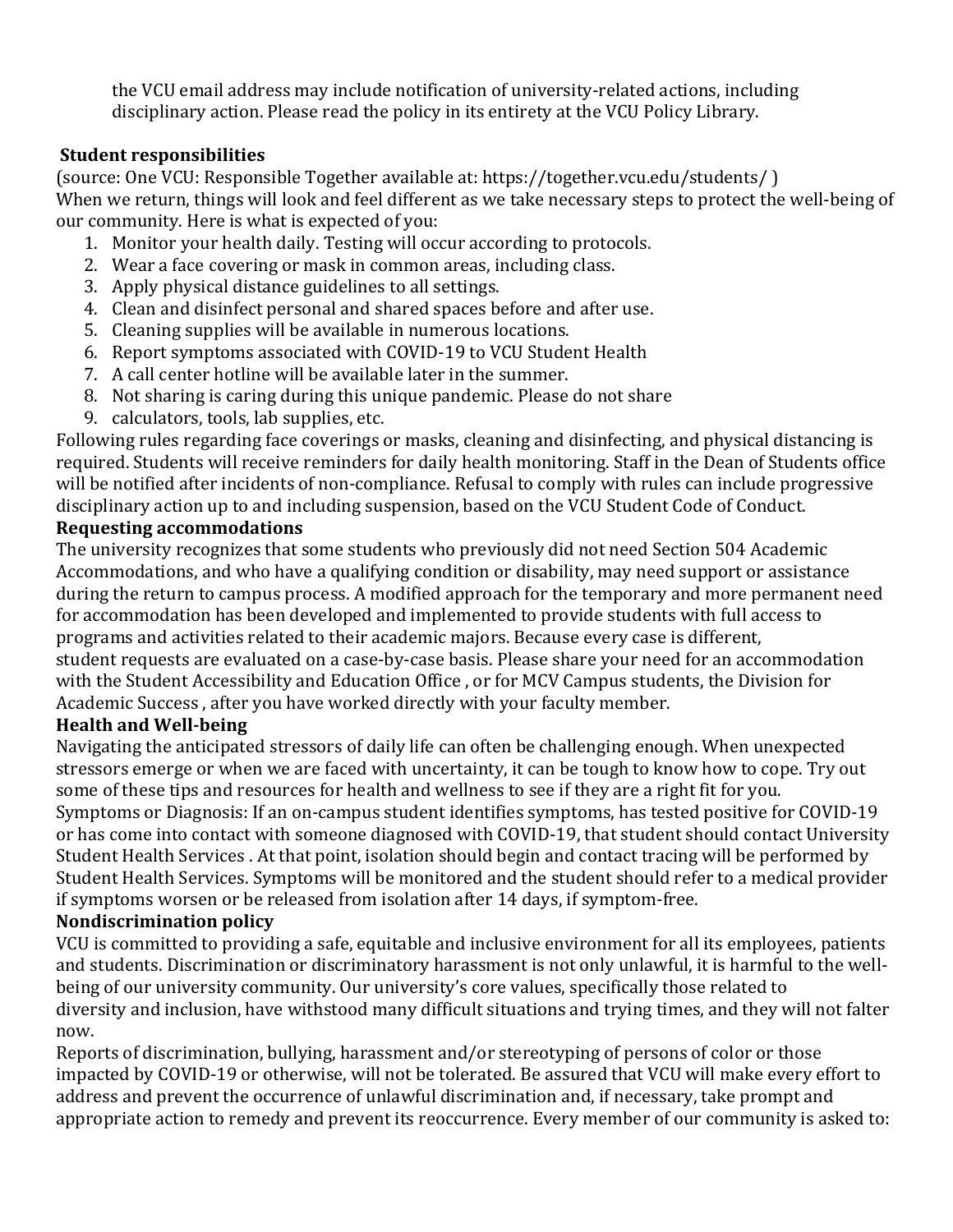- Become familiar with the university's policies on Preventing and Responding to Discrimination and Duty to Report and Protection from Retaliation in the VCU Policy Library.
- Consult with Equity and Access Services or VCU Human Resources for additional guidance on how to file a report of discrimination.
- Contact the Office of Institutional Equity, Effectiveness and Success (IES) on how to address and maintain a culture of inclusion.
- Encourage individuals who may need an ADA accommodation for a known or newly acquired disability, to contact the ADA/504 Coordinator in ADA Services.
- Bookmark and share information on university or community agencies that offer support or services, such as VCU's Counseling Services or Ombudsperson.
- Explore training and educational opportunities on diversity and inclusion at IExcel Education and through the Office of Institutional Equity, Effectiveness and Success.
- Offer nonjudgmental support and empathy to those affected by current events and this health crisis.

# **Message from your Instructor**

I am grateful for your presence and input in this online course. I appreciate and welcome you regardless of your immigration status, country of origin and/or citizenship, race, ethnicity, religious affiliation, gender/sex, gender identity, sexual orientation, age, or dis/ability. Thank you for enriching our world, sharing your vital experience, and contributing to the diversity that makes our intellectual community vibrant and evermore creative.

### **Tips for Success:**

- When taking online and hybrid courses, your self-motivation and self-pacing are absolutely critical. For this course, you should plan to work about 7-9 hours per course module as we move through the materials. Be sure to plan your time accordingly.
- Make yourself a calendar with all of your due dates across ALL of your courses. Plan for when you will work on each one for completion in advance of the due dates.
- Make sure you note any "online" course that still have a required meeting time (such as a Google Meet or Zoom session).
- Avoid the common assumption that online courses are easier or should be easier. That is a MYTH!!
- Plan Ahead!! Study as you go instead of at the last minute!

# **Where to post questions**

Questions of general interest should first be posted to the discussion board (only if they have not already been answered) so that other students can benefit from the response or have an opportunity to respond to your question.

Only questions of a private nature should be communicated to me through email. When sending a message to me, please allow a minimum of 24 hours for a response. Most of the time I will respond much faster, but sometimes meetings and other courses take over my schedule.

### **Netiquette Guidelines**

Netiquette is a set of rules for behaving properly online. Your instructor and fellow students wish to foster a safe online learning environment. All opinions and experiences, no matter how different or controversial they may be perceived, must be respected in the tolerant spirit of academic discourse. You are encouraged to comment, question, or critique an idea but you are not to attack an individual. Working as a community of learners, we can build a polite and respectful course community. The following netiquette tips will enhance the learning experience for everyone in the course:

- Do not dominate any discussion.
- Give other students the opportunity to join in the discussion.
- Do not use offensive language. Present ideas appropriately.
- Be cautious in using Internet language. For example, do not capitalize all letters since this suggests shouting.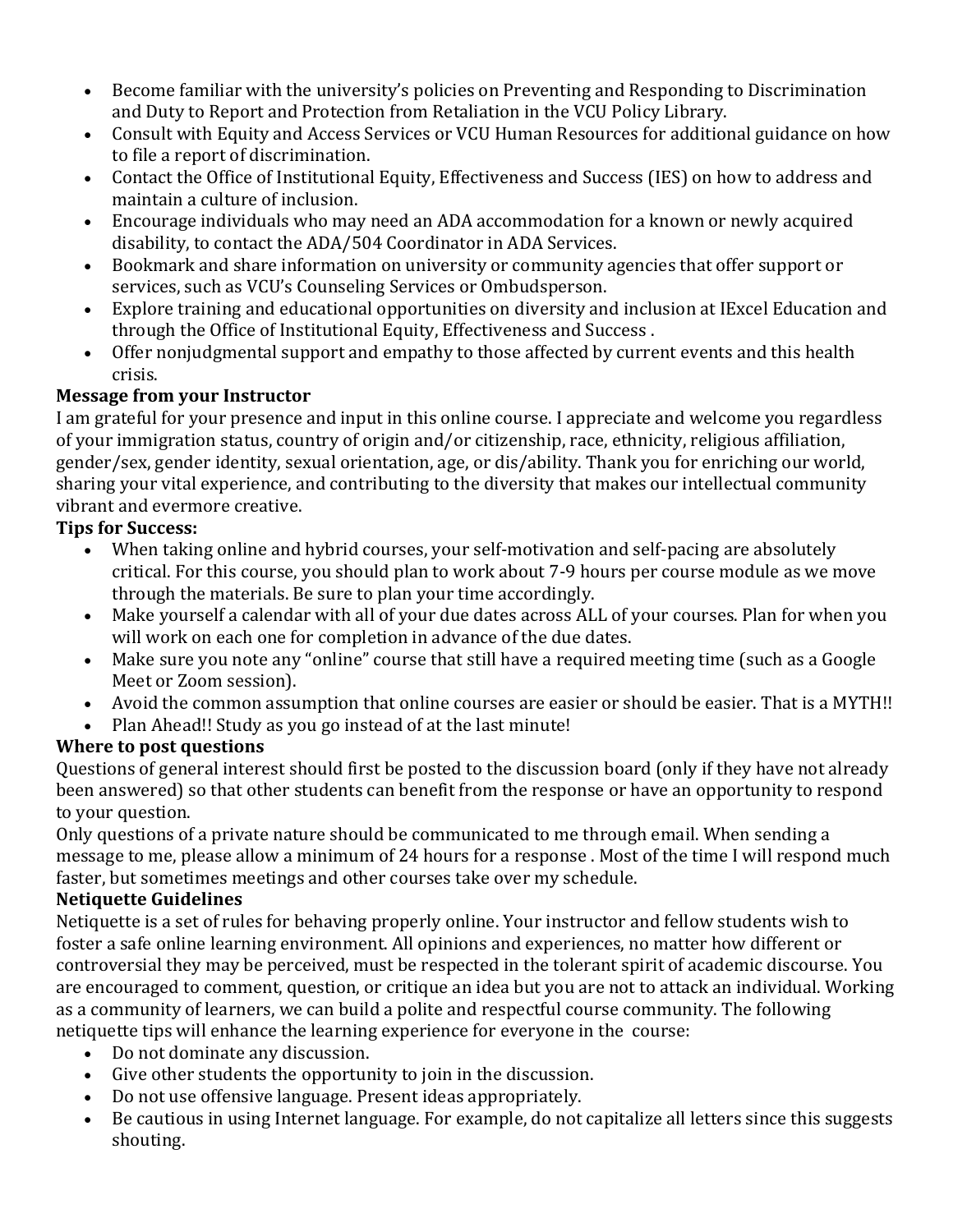- Popular emoticons such as  $\bigodot$  can be helpful to convey your tone but do not overdo or overuse them.
- Never make fun of someone's ability to read or write.
- Share tips with other students.
- Keep an "open-mind" and be willing to express even your academically informed opinion.
- Think and edit before you push the "Send" button.
- Do not hesitate to ask for feedback.
- Using humor is acceptable

(adapted from UWSP)

## **Be Proactive in Communication**

If you find that you have any trouble keeping up with assignments or other aspects of the course, make sure you let your instructor know as early as possible. As you will find, building rapport and effective relationships are key to becoming an effective professional. Make sure that you are proactive in informing your instructor when difficulties arise during the semester so that we can help you find a solution. (adapted from UWSP)

## **VCU Honor System**

VCU recognizes that honesty, truth, and integrity are values central to its mission to advance knowledge and student success both in the world VCU students will enter, or return to, once they have graduated and in the university community as a microcosm of that world. In a community devoted to learning, a foundation of honor must exist if that community is to thrive with respect and harmony. Therefore, all members of the university community must conduct themselves in accordance with the highest standards of academic honesty, ethics, and integrity at all times.(from

https://conduct.students.vcu.edu/vcu-honor-system/ )

## **Campus emergency information**

What to know and do to be prepared for emergencies at VCU:

- Sign up to receive VCU text messaging alerts. Keep your information up-to-date. Within the classroom, the professor will keep his or her phone on to receive any emergency
- Know the safe evacuation route from each of your Emergency evacuation routes are posted in oncampus classrooms.
- Listen for and follow instructions from VCU or other designated Within the classroom, follow your professor's instructions.
- Know where to go for additional emergency information.
- Know the emergency phone number for the VCU Police (828-1234).
- Report suspicious activities and
- Keep your permanent address and emergency contact information current in

# **Important dates**

You can view important dates for the semester in the **academic calendar**.

# **Attendance Policy**

Attendance can be gauged in an online or hybrid course. Regular participation in the discussion forums, the timely submission of required assignments, and the prompt notification of problems in the course all constitute "class attendance" online. Students are expected to participate in all class activities, submit all assignments, and complete all tests and examinations in accordance with the class syllabus and outline. Students who cannot participate in or complete assigned class activities, assignments, tests, and examinations by the designated deadlines owing to circumstances should contact the instructor prior to any incidences or immediately following all unforeseen emergencies. Simply logging into the Canvas course does not constitute attendance. Maintaining communication with the instructor via phone or email is a must when absences occur. Please note that it is your responsibility to understand and complete the course assignments. You are expected to read all the material posted in Canvas or